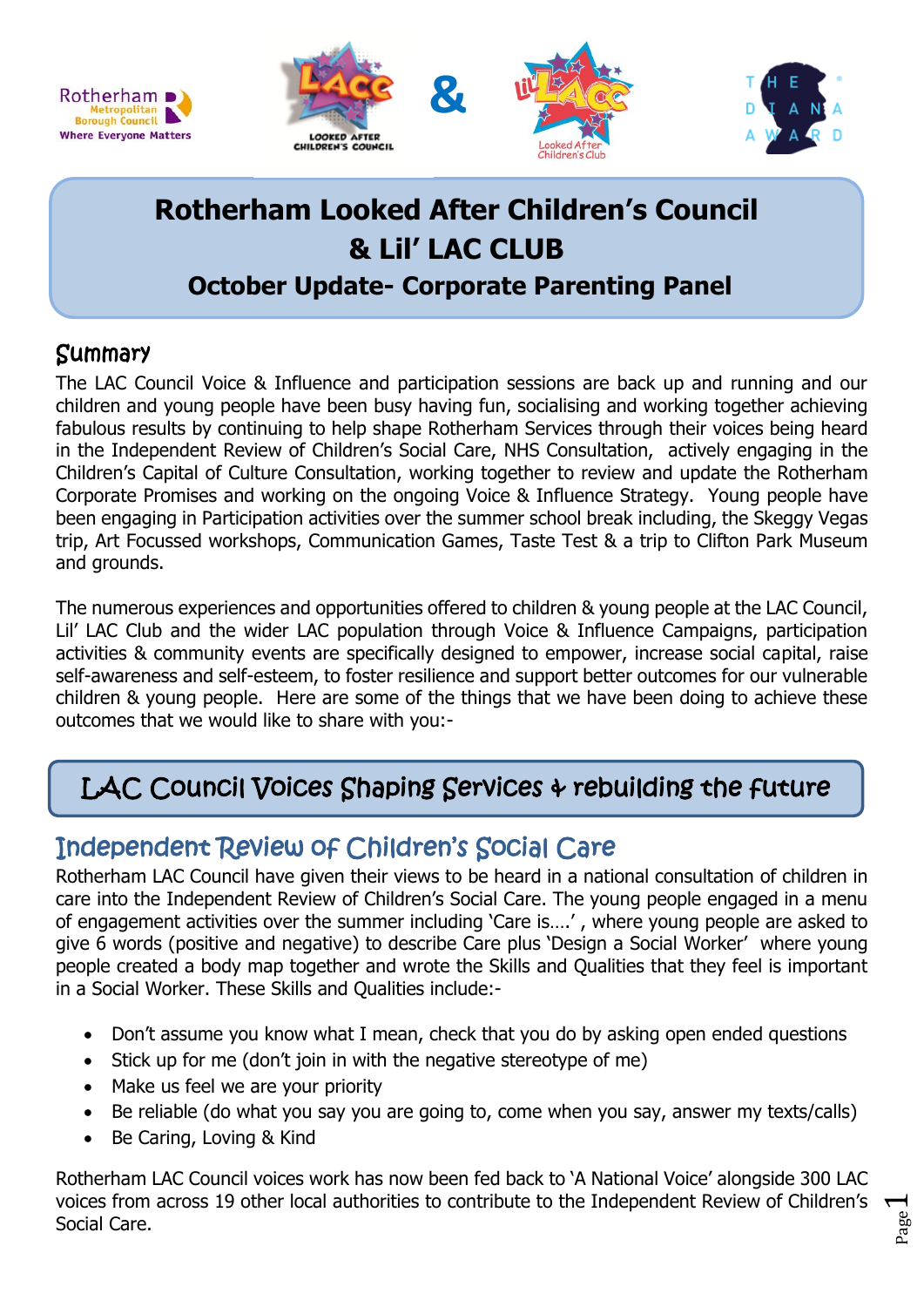# Consultation on LAC Nurses Trial Questions

The Looked After Children's Nurses are compiling a questionnaire to gain feedback regarding their involvement with LAC to ensure young people have an opportunity to share their thoughts with the team after their health assessments. The LAC Council have given their voices to the trial feedback questions making suggestions to improve the questions and communicate their feelings about the statutory health assessment to give nurses a greater understanding of their consent experiences.

## Children's Capital of Culture Consultation

In September, the LAC Council were invited to a Children's Capital of Culture (CCoC) Consultation event at Rotherham Civic Theatre. Sarah Christie introduced the idea of the CCoC taking place in Rotherham in 2025. Young people were excited to view the presentation of all the potential 'Go See Visits' locally and across the country including the National Videogame Museum, Theatre Deli, Yorkshire Sculpture Park & Saltaire to name a few. The group will start their 'Go See' venue visits in the new year. These visits will enable our young people to think more creatively about possibilities to show off Rotherham for the Children's Capital of Culture.



## Corporate Promises

The LAC Council have been reviewing the Corporate Promises that they co-developed a few years ago. Importantly, for our young people to see real progress on the Corporate Promises they need to be visible to them so the group have been working on identifying areas within the 9 promises that are not only connected to their 3 priorities for the next year but also suggested practical support to fill identified gaps in support for example:

#### **I am your worker and I promise I will… help you to live in a safe place where you are protected from harm**

*'Make sure we have someone to talk to after hours when the SW/ PA's have gone home*' (LAC Council members)

Importantly, an addition to the Corporate Promises measurers, young people have recognised and highlighted good relationships are key to successful working with young people and have added to Corporate Promises:-

Take time to build a positive relationship with me, hear my voice, my choice, my feelings & emotions, make me feel important & valued, recognise the power imbalances between us, get to know who I am not what my notes say, understand what is important to me as this will guide you to keep your promises to me.

Currently this Corporate Promises work is in draft form and should be completed within the next few months.

## Voice & Influence Strategy

LAC Council members are actively engaging alongside other youth groups, and adult facilitators in Rotherham CYPS's, the Voluntary & community sector in the co-production of the Rotherham Voice & Influence Strategy. This is an ongoing piece of voice & Influence work that is to be shaped by our diverse tapestry of children & young people to ensure this work is truly co-produced in partnership. Well done everyone $\odot$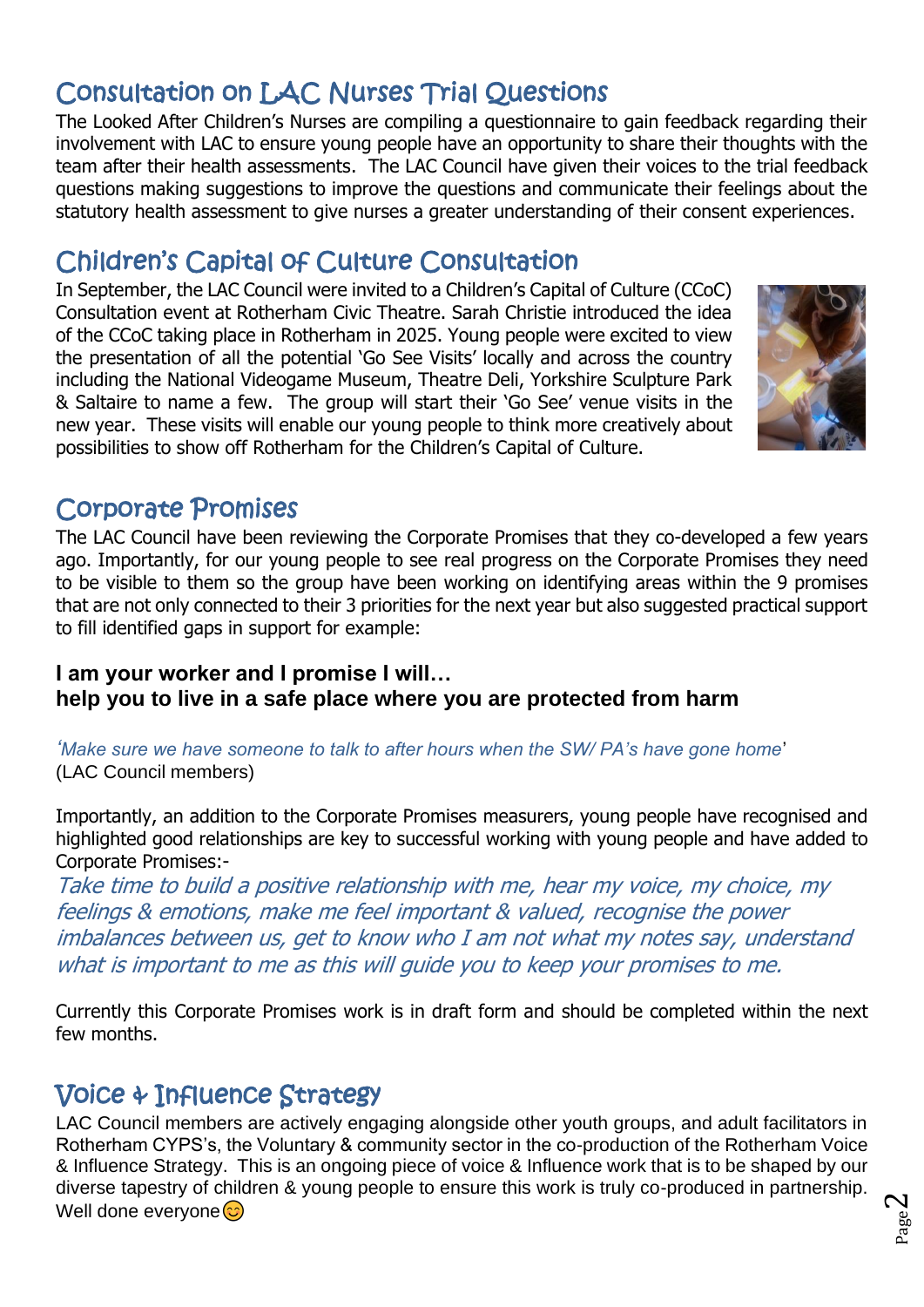# LAC Participation



## LAC Skeggy Vegas Trip

In August the LAC Council & Lil LAC Club were joined by other LAC

from across the borough to go on our annual LAC Skeggy Vegas Trip. The trip is part funded by CIDON Construction Barnsley and the LAC Council Budget. We also recruited 6 fabulous volunteers who gave up their day to support the young people to have a fun filled experience, without whom the day could not have gone ahead. Much to the young people's embarrassment we travelled on the slowest 'sharabang' still road worthy and were glad to arrive at warm sunny Fantasy Island!!



Young people enjoyed being together, going on the Fantasy Island Roller Coaster rides and sharing a meal together outside at a young person friendly 'chippy' who welcome us each year.

Summer Sessions - Young people have engaged in numerous participation sessions over the summer exploring art painting on canvas, glass & card, creating with plasticene, playing communication games, having fun with the blindfolded taste tests & Agree Disagree discussions and a museum visit.